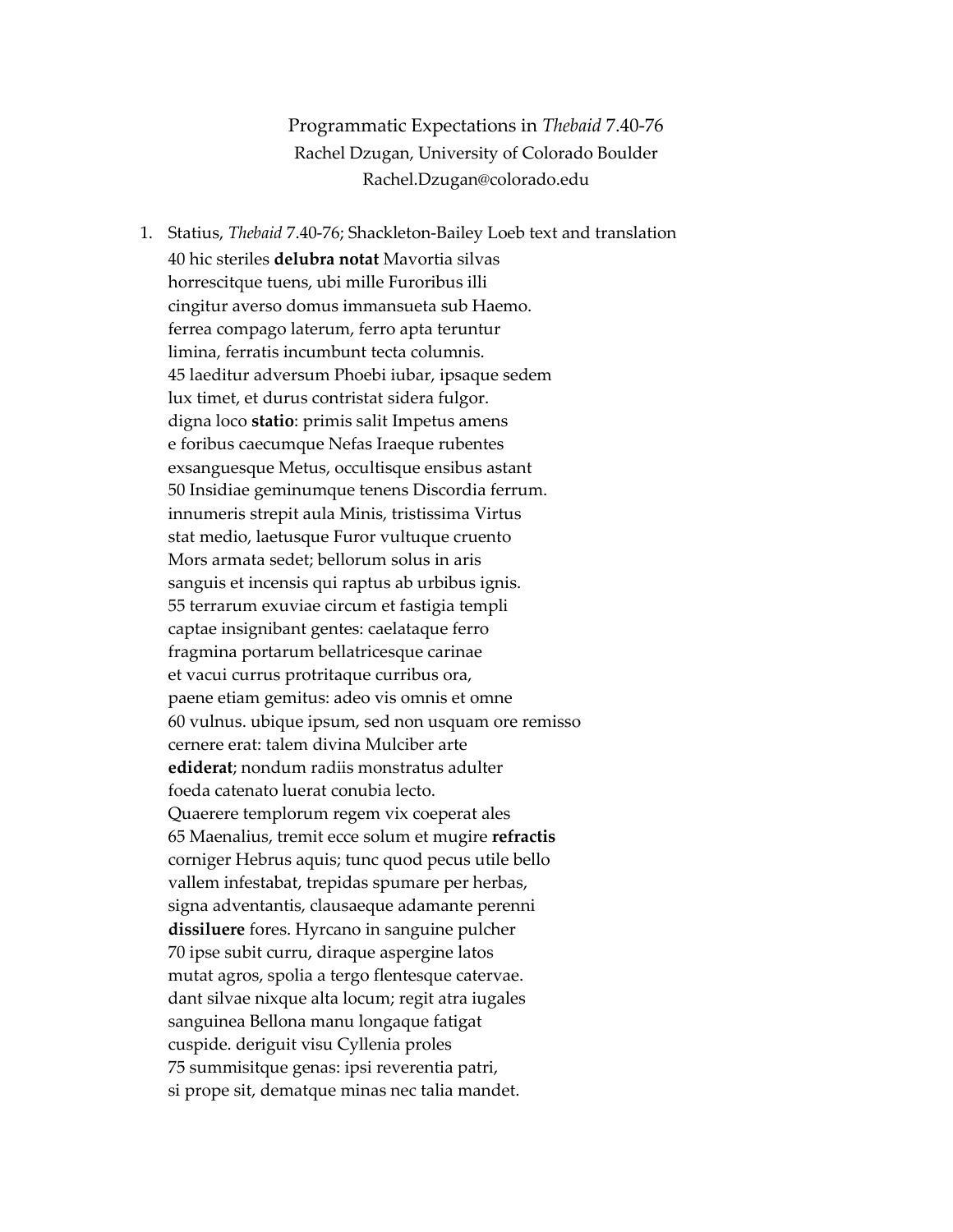Here he marks barren woods, Mars' shrine, and shudders as he looks. There under distant Haemus is the god's ungentle house, girt with a thousand Rages. The sides are of iron structure, the trodden thresholds are fitted with iron, the roof rests on iron-bound pillars. Phoebus' opposing ray takes hurt, the very light fears the dwelling and a harsh glare glooms the stars. The guard is worthy of the place. Wild Impulse leaps from the outer gates and blind Evil and ruddy Angers and bloodless Fears. Treachery lurks with hidden swords and Strife holding two-edged steel. The court resounds with countless Threats, Valour most sombre stands in the centre, and joyful Rage and armed Death with bloodstained countenance there sit. On the altars is blood of wars, that only, and fire snatched from burning towns. Trophies from many lands and captured peoples marked the temple's sides and top, and fragments of iron-wrought gates and warship keels and empty chariots and heads by chariots crushed, groans too almost. Every violence truly, every wound. Everywhere himself was to be seen, but nowhere with easy look; thus had Mulciber portrayed him with his divine art. Not yet had he been revealed an adulterer by sunbeams and expiated a shameful union in a chained bed.

Scarce had the winged Maenalian begun to look for the king of the temple when, see, the ground quakes and horned Hebrus bellows as his waters are broken back. Then the beasts useful in war that infested the valley foamed in the quivering grasses, sign of his coming, and the closed gates of everlasting adamant flew open. Himself arrives in his car, handsome in Hyrcanian blood, and changes the broad fields with the dire spatter. Spoils and weeping crowds are at his back. Woods and deep snow yield passage. Black Bellona governs the team with bloody hand and harasses them with her long spear. Cyllene's son froze at the sight and dropped his eyes. The Father himself would be awed were he at hand, would retract his threats nor send such a message.

2. Virgil, *Aeneid* 7.41-45, Invocation of Muse; Fairclough and Goold Loeb text and translation

tu vatem, tu, diva, mone. dicam horrida bella, dicam acies actosque animis in funera reges, Tyrrhenamque manum totamque sub arma coactam Hesperiam. maior rerum mihi nascitur ordo, maius opus moveo.

And you, goddess, prompt your bard! I will tell of grim wars, will tell of battle array, and princes in their valour rushing upon death—of Tyrrhenian bands, and all Hesperia mustered in arms. Greater is the story that opens before me; greater is the task that I attempt.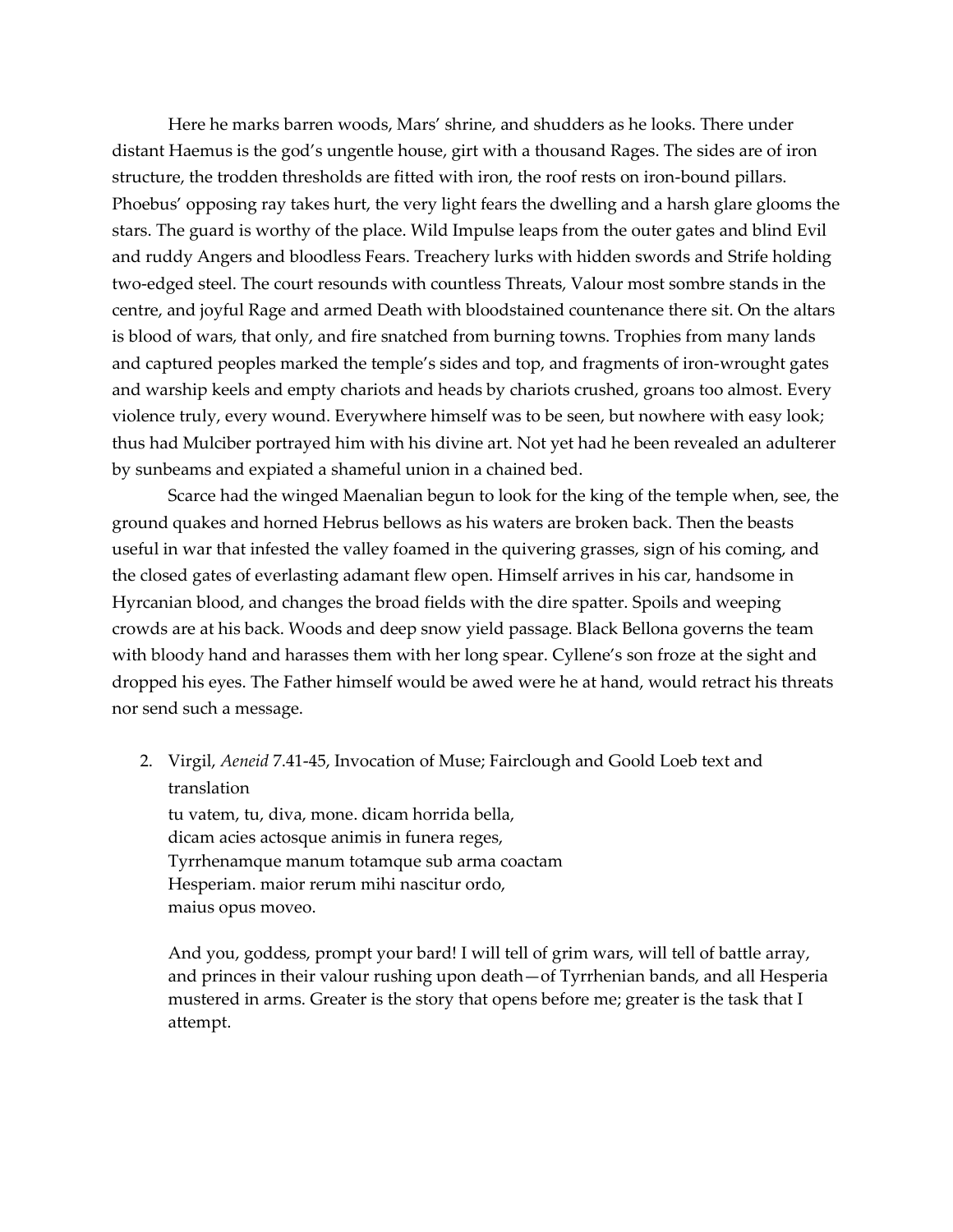Virgil, *Georgics* 3.22-39, Temple Description, Fairclough and Goold Loeb text and translation

iam nunc sollemnis ducere pompas ad **delubra** iuvat caesosque videre iuvencos, vel scaena ut versis discedat frontibus utque 25 purpurea intexti tollant aulaea Britanni. in foribus pugnam ex auro solidoque elephanto Gangaridum faciam victorisque arma Quirini, atque hic undantem bello magnumque fluentem Nilum ac navali surgentis aere columnas. 30 addam urbes Asiae domitas pulsumque Niphaten fidentemque fuga Parthum versisque sagittis et duo rapta manu diverso ex hoste tropaia bisque triumphatas utroque ab litore gentes. stabunt et Parii lapides, spirantia signa, 35 Assaraci proles demissaeque ab Iove gentis nomina Trosque parens et Troiae Cynthius auctor. Invidia infelix Furias amnemque severum Cocyti metuet tortosque Ixionis anguis immanemque rotam et non exsuperabile saxum.

Even now I long to escort the stately procession to the shrine and witness the slaughter of the steers; and see how the scene on the stage changes as the sets revolve and how Britons raise the crimson curtain they are woven into. On the temple doors I have sculptured in solid gold and ivory the battle of Ganges' hordes and the arms of conquering Quirites; there, too, the Nile in flood and billowing with war, and lofty columns clad with the bronze prows of hostile fleets. I will add Asia's vanquished cities, the routed Niphates, and the Parthian relying on flight and arrows launched behind him; two trophies snatched by force from far-sundered foes, and the two nations that yielded a double triumph from Ocean's either shore. Here in Parian marble shall stand statues breathing life, the lineage of Assaracus and the glorious names of Jupiter's race, Tros, our ancestor, and Cynthian Apollo, architect of Troy. Wretched Envy shall cower before the Furies and Hell's stern stream, before the snaky bonds and ghastly wheel of Ixion, and the stone beyond the trickster's mastering.

3. Virgil, *Aeneid* 6.273-281, guards of Orcus vestibulum ante ipsum primisque in faucibus Orci Luctus et ultrices posuere cubilia Curae, 275 pallentesque habitant Morbi tristisque Senectus et Metus et malesuada Fames ac turpis Egestas, terribiles visu formae, Letumque Labosque: tum consanguineus Leti Sopor et mala mentis Gaudia, mortiferumque adverso in limine Bellum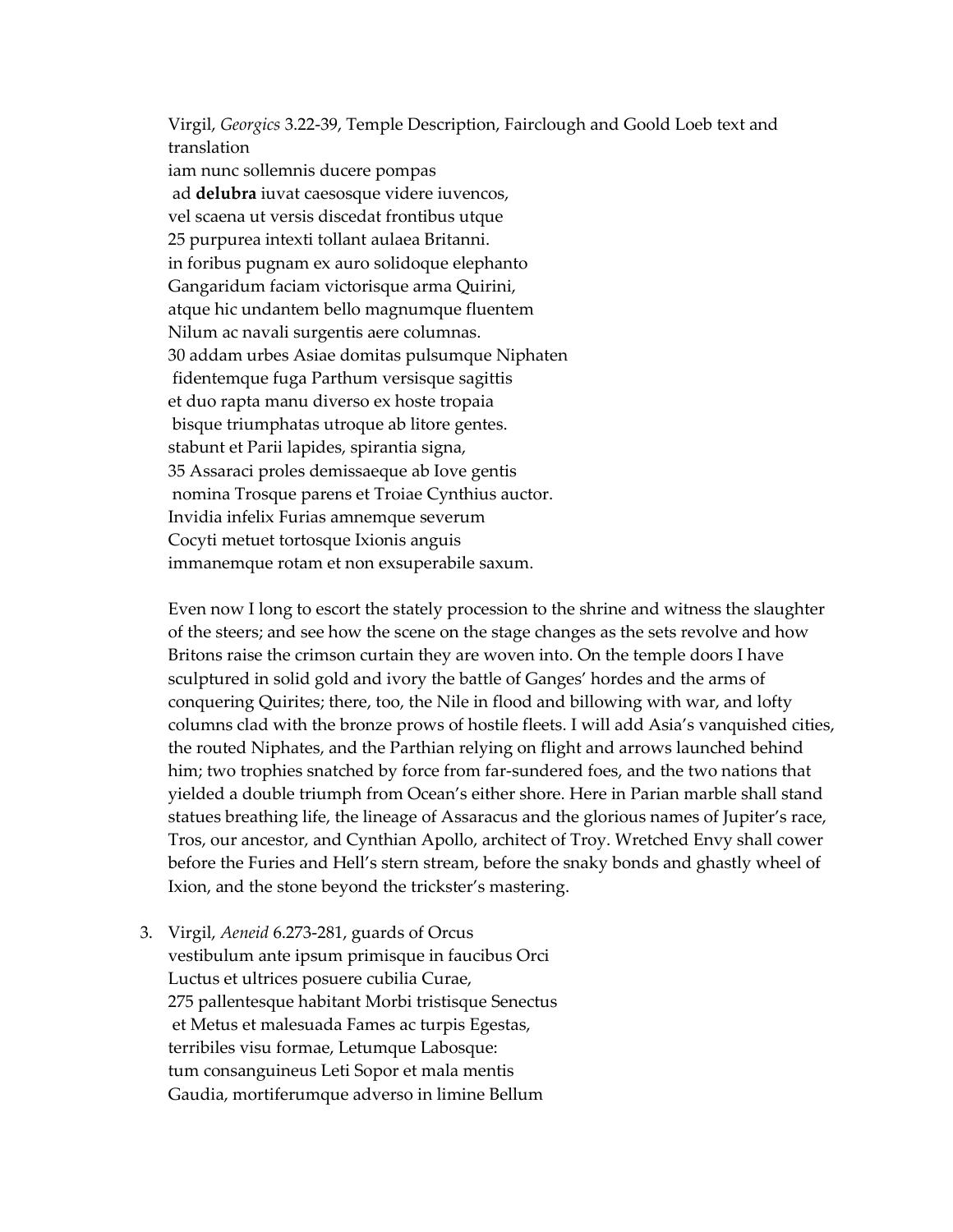280 ferreique Eumenidum thalami et Discordia demens, vipereum crinem vittis innexa cruentis.

Just before the entrance, even within the very jaws of Hell, Grief and avenging Cares have set their bed; there pale Diseases dwell, sad Age, and Fear, and Hunger, temptress to sin, and loathly Want, shapes terrible to view; and Death and Distress; next, Death's own brother Sleep, and the soul's Guilty Joys, and, on the threshold opposite, the deathdealing War, and the Furies' iron cells, and maddening Strife, her snaky locks entwined with bloody ribbons.

Virgil, *Aeneid* 7.177-191 – Latinus' Palace quin etiam veterum effigies ex ordine avorum antiqua e cedro, Italusque paterque Sabinus vitisator curvam servans sub imagine falcem, 180 Saturnusque senex Ianique bifrontis imago vestibulo astabant, aliique ab origine reges, Martiaque ob patriam pugnando vulnera passi. multaque praeterea sacris in postibus arma, captivi pendent currus curvaeque secures 185 et cristae capitum et portarum ingentia claustra spiculaque clipeique ereptaque rostra carinis. ipse Quirinali lituo parvaque sedebat succinctus trabea laevaque ancile gerebat Picus, equum domitor, quem capta cupidine coniunx 190 aurea percussum virga versumque venenis fecit avem Circe sparsitque coloribus alas.

There, too, in order are images of their forefathers of long ago, carved of old cedar— Italus and father Sabinus, planter of the vine, guarding in his image the curved pruning hook, and aged Saturn, and the likeness of two-faced Janus—all standing in the vestibule; and other kings from the beginning, and men who had suffered wounds of war, fighting for their fatherland. Many arms, moreover, hang on the sacred doors, captive chariots, curved axes, helmet crests and massive bars of city gates; javelins and shields and beaks wrenched from ships. There sat one, holding the Quirinal staff and girded in his robe of state, his left hand bearing the sacred shield—Picus, tamer of steeds, whom his bride Circe, smitten with love's longing, struck with her golden rod, and with drugs changed into a bird with plumes of dappled hue.

4. Statius, *Thebaid* 1.369, Polynices' fear. Pulsat metus undique et undique frater.

Terror strikes from every side, terror and his brother.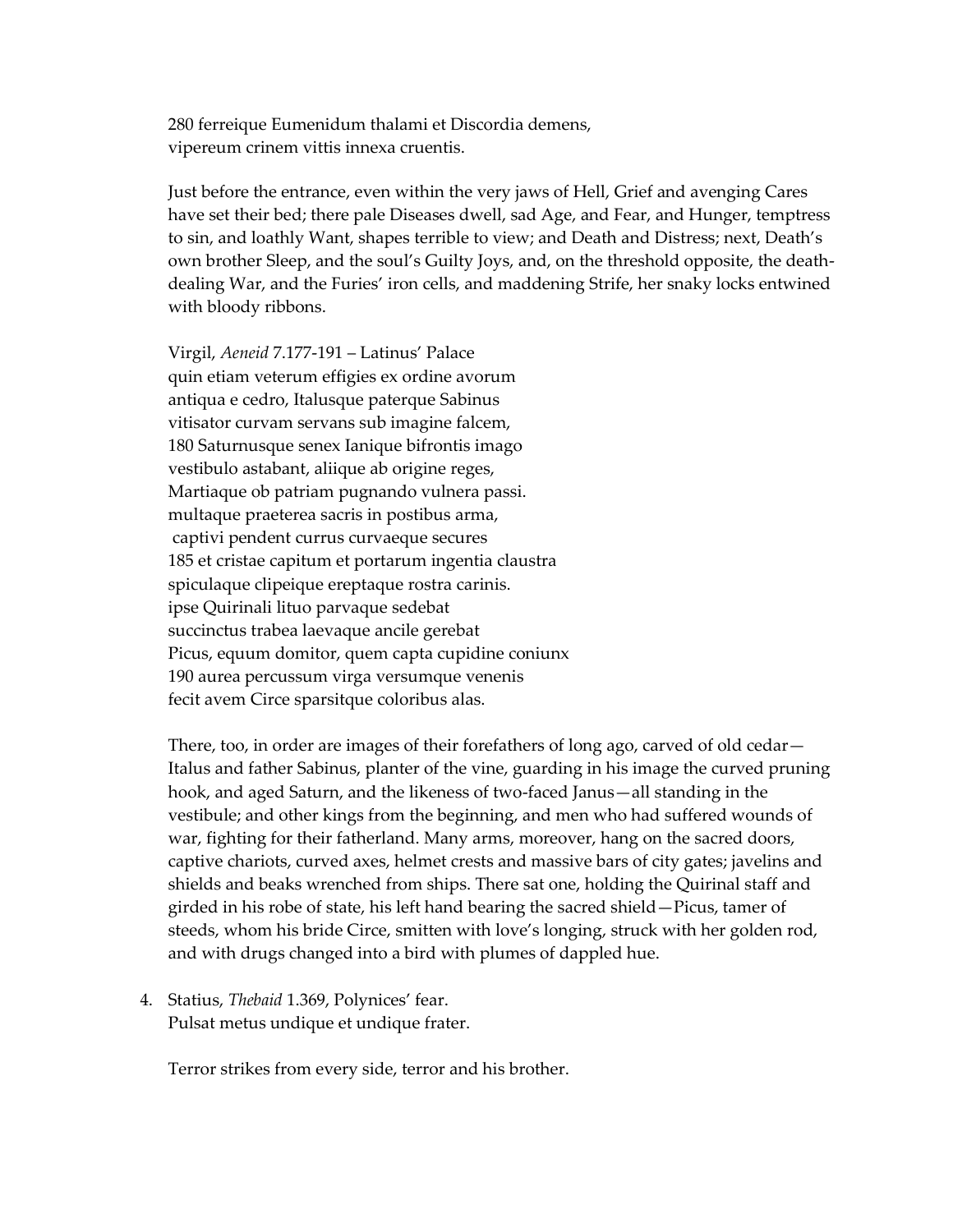5. Virgil, *Georgics* 1.509-515, war rages hinc movet Euphrates, illinc Germania bellum; 510 vicinae ruptis inter se legibus urbes arma ferunt; saevit toto Mars impius orbe: ut cum carceribus sese effudere quadrigae, addunt in spatia, et frustra retinacula tendens fertur equis auriga neque audit currus habenas.

Here Euphrates, there Germany, calls to arms; breaking the covenants which bind them, neighbouring cities draw the sword; the god of unholy strife rages throughout the world, even as when from the starting gates the chariots stream forth and gather speed lap by lap, while the driver, tugging vainly at the reins, is carried along by his steeds, and the car heeds not the curb!

6. Homer, *Odyssey* 5.116, Calypso shudders; Murray and Dimock Loeb text and translation ὣς φάτο, ῥίγησεν δὲ Καλυψώ, δῖα θεάων

So he spoke, and Calypso, the beautiful goddess, shuddered

Virgil, *Aeneid* 4.279, Aeneas is dumbstruck; Fairclough and Goold Loeb text and translation At vero Aeneas aspectu obmutuit amens

But in truth Aeneas, aghast at the sight, was struck dumb

7. Statius, *Thebaid* 7.816-7, the chasm opens …ecce alte praeceps humus ore profundo **Dissilit**, inque vicem timuerunt sidera et umbrae.

See, the ground becomes a precipice, springing asunder in a deep chasm, stars and shades fear in turn.

8. Statius, *Thebaid* 8.760-66, Tydeus' cannibalism 760 atque illum effracti perfusum tabe cerebri aspicit et vivo scelerantem sanguine fauces (nec comites auferre valent): stetit aspera Gorgon crinibus emissis rectique ante ora cerastae velavere deam; fugit aversata iacentem, 765 nec prius astra subit quam mystica lampas et insons Elisos multa purgavit lumina lympha.

She looks at him, sees him wet with the issue of the broken brain and polluting his jaws with living blood—nor can his comrades wrest it away. The Gorgon stood rough with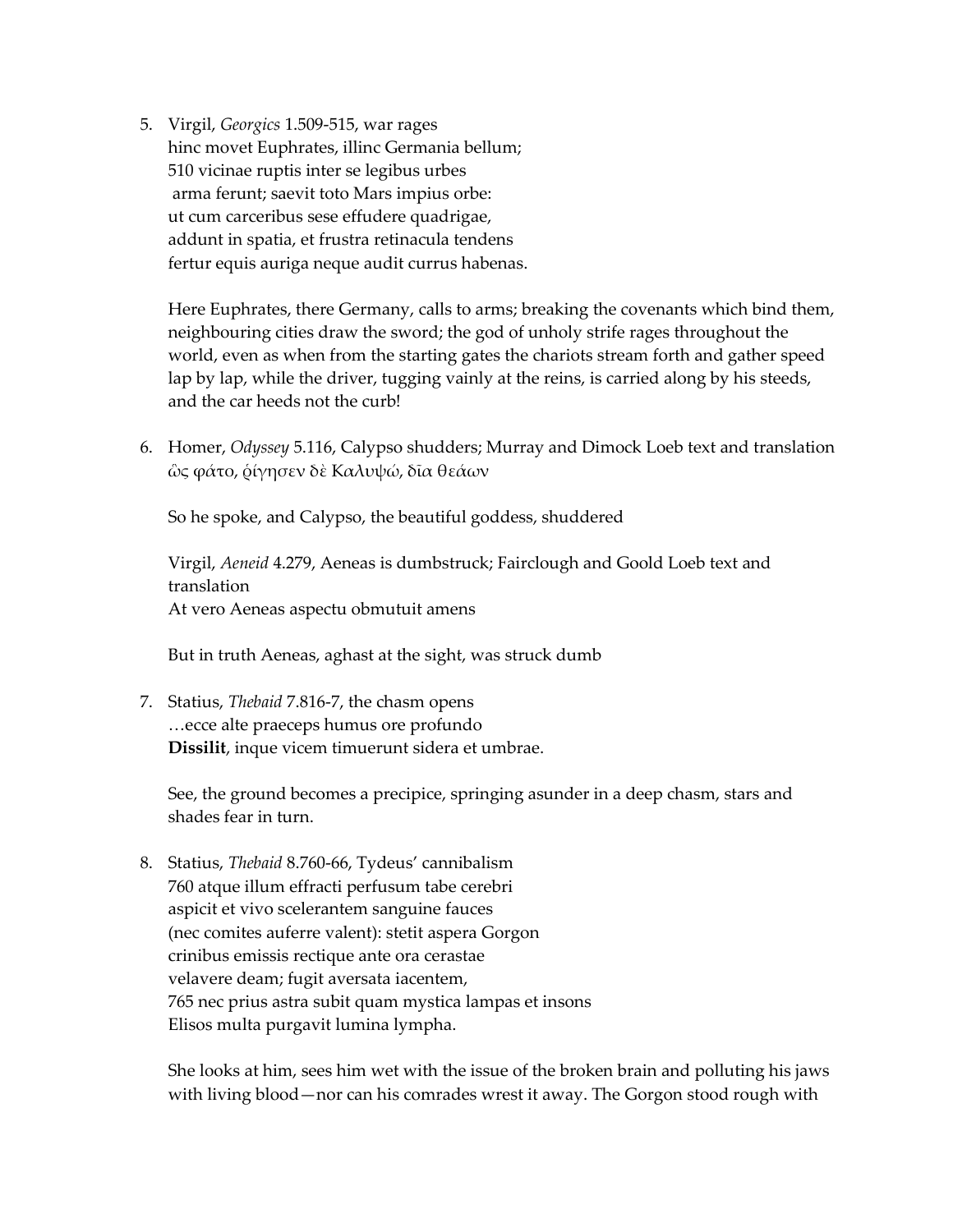hair outflung and the asps upreared before her face concealed the goddess. Turning from the prostrate man, she flees, nor ascends to the stars until the mystic torch and guiltless Elisos had purged her eyes with plenteous water.

9. Statius, *Thebaid* 10. 907, 915-17, Capaneus 907 Ingemuit dictis superum dolor At his words the High Ones grieved and groaned.

915 …Stygias rupisse catenas Iapetum aut victam supera ad convexa levari Inarimen Aetnamve putes.

You might think Iapetus had broken his Stygian chains or vanquished Inarime or Aetna was rising to the vault above.

10. Statius, *Thebaid* 10. 827-31, 834, Invocation of Muse Hactenus arma, tubae, ferrumque et vulnera: sed nunc comminus astrigeros Capaneus tollendus in axes. Non mihi iam solito vatum de more canendum; 830 Maior ab Aoniis poscenda amentia lucis: Mecum omnes audete deae!...

Seu virtus egressa modum…

Thus far of arms, trumpets, of steel and wounds. But now Capaneus must be raised aloft to fight the starry vault at close quarters. No longer may I sing in the wonted fashion of poets; I must ask for a higher lunacy from Aonia's groves…

Or was it valor past bounds…

11. Statius, *Thebaid* 10.873-876; Capaneus taunts Amphion's walls Increpat attonitas humilesque Amphionis arces: "Pro pudor, hi faciles carmenque imbelle secuti, Hi, mentita diu Thebarum fabula muri! Et quid tam egregium prosternere moenia molli Structa lyra?"

Thus he taunts Amphion's towers as they cower dismayed, "For shame! These are the easy walls that followed Amphion's unwarlike song, the long-told legend of Thebes! And what great feat is it to flatten the structures of a soft lyre?"